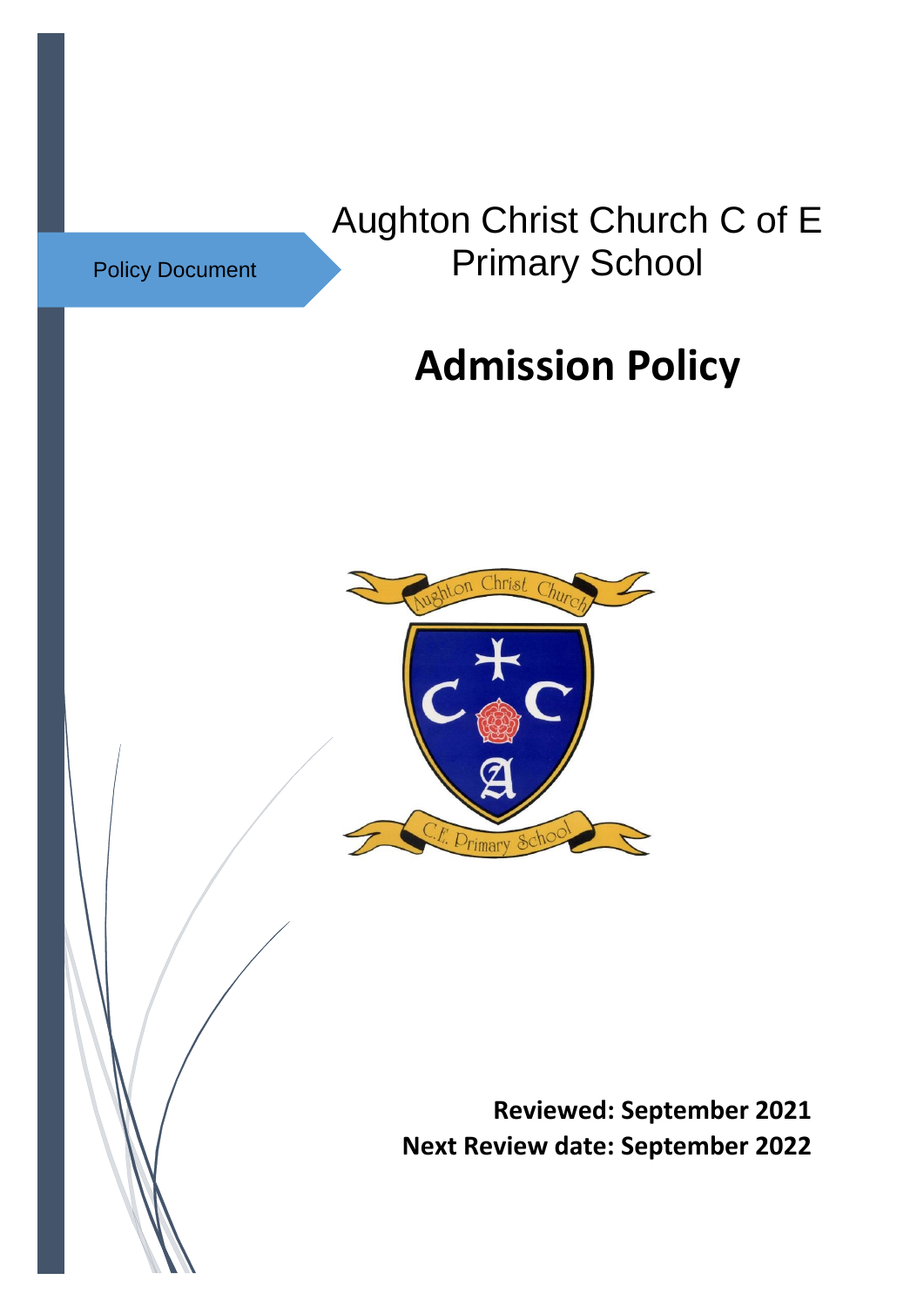### **Admission Policy Lancashire VC. Primary Schools**



# ALL DISTRICTS PROPOSED ADMISSIONS POLICY FOR COMMUNITY AND VOLUNTARY CONTROLLED PRIMARY SCHOOLS - 2022/2023

The proposed policy for admission to community and voluntary controlled primary schools for 2022/2023 is listed below:-

An admission number will be published showing the maximum number of pupils that the school will admit in the Autumn Term. Parents will be asked to express preferences for three primary schools. Parents are given the opportunity to express three preferences for a primary school. Published criteria are used to decide which children should be offered the available places. In primary schools an equal preference scheme has been introduced to comply with the Schools Admission Code, whereby three parental preferences are given equal status to the preference and will be considered equally against the admissions criteria. If a school is oversubscribed, the following criteria will be applied in priority order:

## Primary Schools

When a school is oversubscribed on parental preferences, then the following priorities apply in order:

- 1. Children in public care at the time when preferences are expressed and who are still in public care at the time of their admission to school, then
- 2. Children for whom the Local Authority accepts that there are exceptional medical social or welfare reasons which are directly relevant to the school concerned (see note (i) below, then
- 3. Children with older brothers and sisters attending the school when the younger child will start, (see note (ii) below), then
- 4. Remaining places are allocated according to where a child lives. Those living nearest to the preferred school by a straight line (radial) measure will have priority, (see note (iv) below.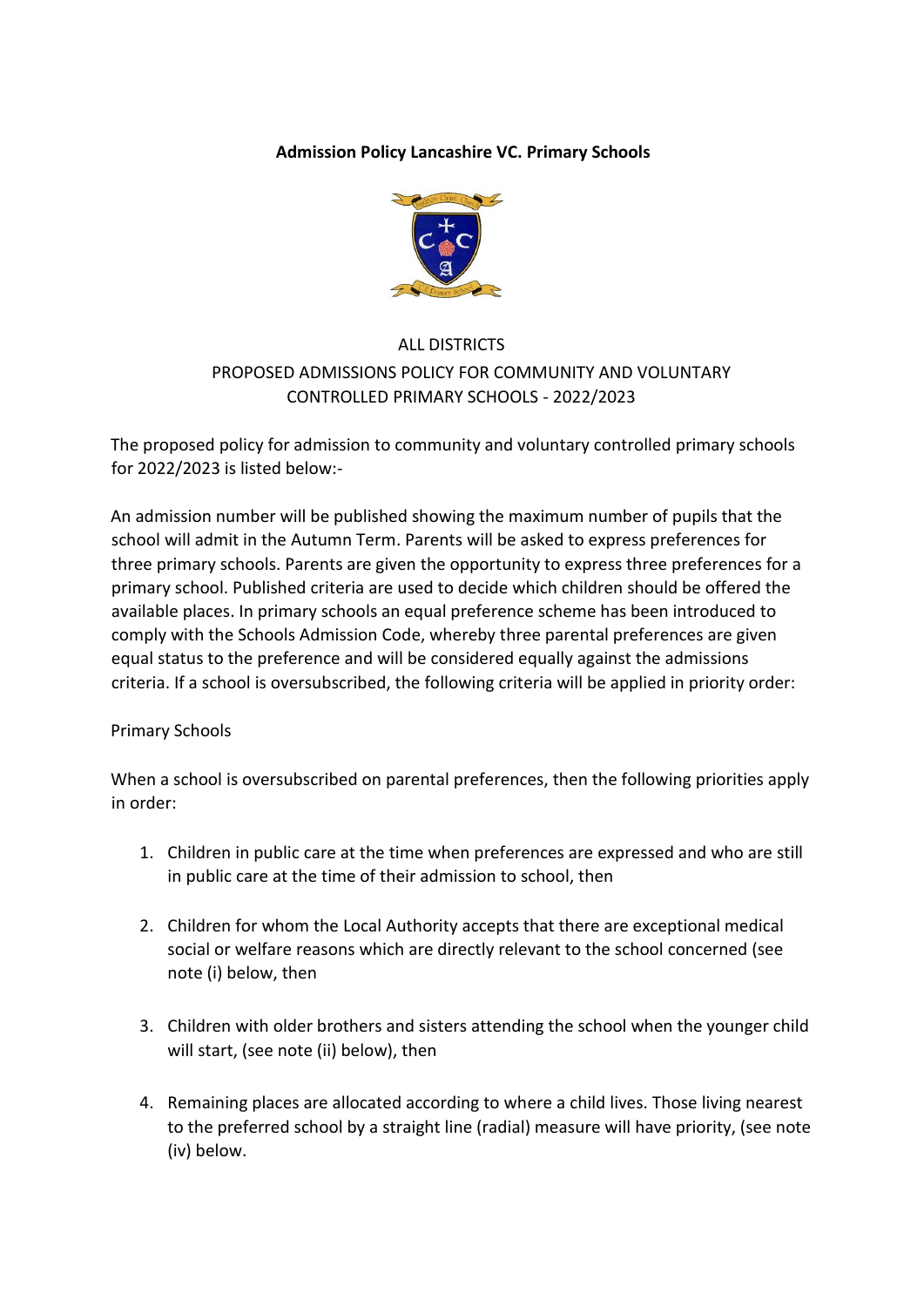#### Notes

- (i) The medical, social and welfare criterion will consider issues relevant to the child and/or the family. This category may include children without a statement who have special needs. Children who have a statement for special needs will have their applications considered separately.
- (ii) Brothers and sisters includes step children, half brothers and sisters, fostered and adopted children living with the same family at the same address (consideration may be given to applying this criterion to full brothers and sisters who reside at different addresses).
- (iii) The distance criterion which will be used as the tie breaker if there is oversubscription within any of the admission criteria is a straight line (radial) measure. If the Local Authority is unable to distinguish between applicants using the published criteria (eg twins or same block of flats) places will be offered via a random draw.
- (iv) The distance measure is a straight line (radial) measure centre of building to centre of building.
- (v) A child's permanent address is the one where he/she normally lives and sleeps and goes to school from. Proof of residence may be requested at any time throughout the admissions process, (including after a child has accessed a school place).
- (vi) The Local Authority will keep waiting lists for all Lancashire primary schools until 31 August 2020. These are kept in priority order using the school's published admission criteria. From 1 September 2021 for one school term only waiting lists will be retained by individual admission authorities (the Local authority for community and voluntary controlled schools and individual voluntary aided and trust schools will each retain their own list).
- (vii) Children will not normally be able to start school other than at the beginning of the term unless they have moved into the area or there are exceptional circumstances.
- (viii) Applications for school places which are received late will not necessarily be dealt with at the same time as those received by the set deadline. The reasons for a late application may be requested and where these are not exceptional the relevant admission criteria will be initially applied to all others received on time. The late application will be dealt with after this process.

Application forms received after the published closing date, will only be considered at that time if the following conditions apply:

(a) if the number of preferences received for the school is below the published admission number or:

(b) there are extenuating circumstances justifying a late application.